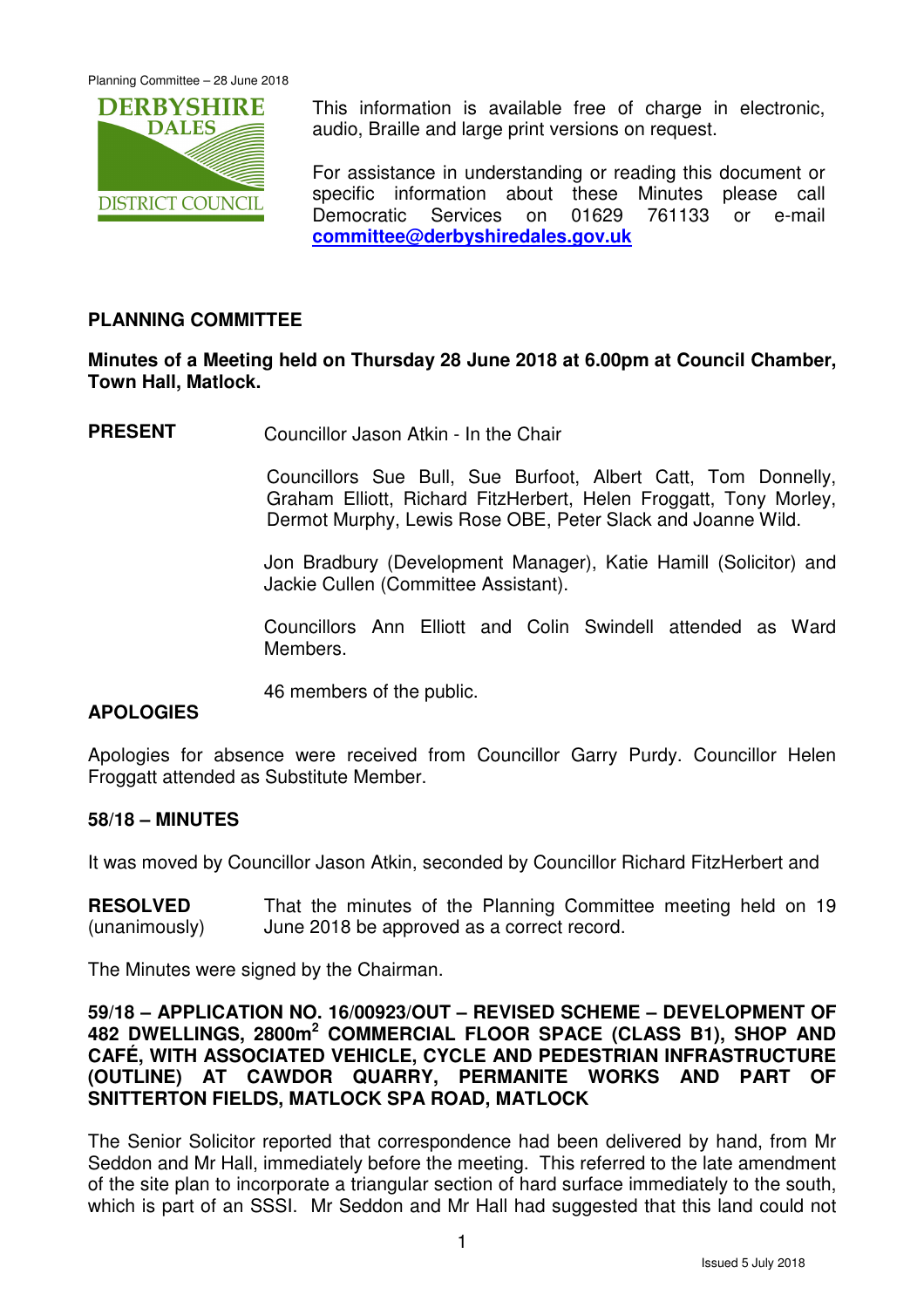be incorporated without obtaining a further EIA Regulations Screening Opinion. The Senior Solicitor advised that if Members were minded to delegate authority to grant planning permission; the decision as to whether or not a further screening opinion was necessary should be delegated to the Development Manager. Only if a further screening opinion was deemed necessary, and it was decided that the development was now EIA development, would the item need to be brought back to a future Planning Committee for consideration.

The Committee had visited the site in December 2017, to allow Members to appreciate the extent of the application site and assess its impact on the National Park and Heritage Assets.

This application was previously presented to Committee in December 2017, at which time Members deferred consideration of it in order to give the public time to consider and comment upon the District Valuer's report and the late amendments to the scheme, as well as to allow Officers to present a full list of conditions and to allow the Applicant to explore the possibility of transferring the remaining Snitterton Fields to the Parish Council thereby safeguarding them from future development. During this period of deferral the Applicant initially held talks with the Parish Council and then subsequently with Derbyshire Wildlife Trust over future ownership of Snitterton Fields. As this had an impact on the economics of the scheme a revised appraisal had been reviewed by the District Valuer. The applicant had also taken the opportunity to correct the housing mix previously referred to. All of this revised information had been put in the public realm for consideration, and was appraised in the revised Officer report.

Consultation responses and lists of representations were set out in the report.

The Development Manager drew the Committee's attention to minor corrections in the report:

- Paragraph 8.5.1 (p.51) should read 'The scheme as originally submitted incorporated **586** dwellings …' and not 578 as shown in the report;
- 8.9.11 (top of p.56) refers to 'two specific areas requiring revisions to the design  $\dots$ ' it was noted that these had been addressed by amendments and comment on these changes was incorporated into the report.

Correspondence received after publication of the agenda was distributed at the meeting. This comprised a list of points raised in further representations; a submission from the Applicants clarifying some aspects of the application; and confirmation from Derbyshire Wildlife Trust of their intention to be a signatory to the legal agreement in order that the areas identified could be transferred for their future management. Correspondence was also received regarding clarification of the Application boundary with regard to a small area of land within the application site that had been utilised for parking and storage – this resulted in a minor revision to the site boundary, taking it into an area of SSSI.

The Development Manager advised the Committee that consideration of the late representations had resulted in some last-minute amendments to the proposed Conditions, as follows:-

- 30. Condition 3 amended to make clear that phase 1 is the Gateway Spa
- 31. Condition 9 amended to refer to phase 1 (Gateway Spa)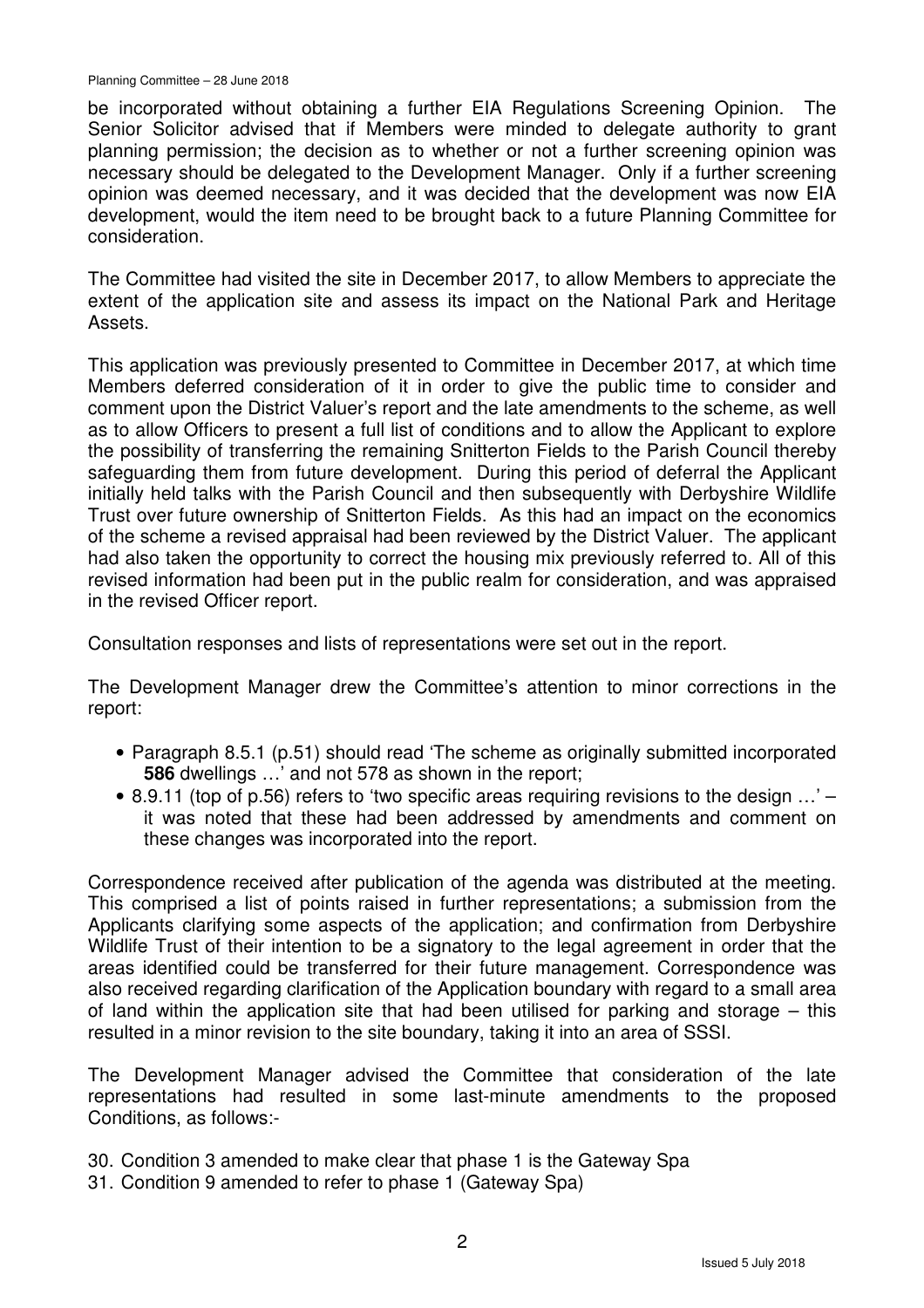- 32. Condition 35 amended so that under point (iv) specific reference is made to wheel washing and road sweeping as necessary.
- 33. Condition 38 amended with the word shall to replace should. The condition should also include the words via Snitterton Road and Oker Road for clarity at the end of the penultimate sentence.
- 34. Wording for condition 40 as follows: No vehicular access, whether temporary or permanent shall be permitted under this application to Snitterton Road from the western end of the development site along the former access to the Permanite
- 35. Condition 59 Amend wording to read No works of demolition/ site clearance / remediation or construction.

In accordance with the procedure for public participation, Cllr. Kath Potter (local objector), Messrs Martin Seddon, David Roberts, Stephen Piddington, Graham Hall and Paul Thompson (local residents) spoke against the application; Cllr. Colin Swindell (Derbyshire Dales District Council) spoke as Ward Member against the application; Mr David Elsworth and Mrs Alayne Green (local residents) commented on the application and Mr David Morley (Architect on behalf of Applicant) spoke in favour of the application.

In accordance with Rule of Procedure 19 (d) Councillor Peter Slack and Councillor Albert Catt requested a recorded vote on this item.

It was moved by Councillor Lewis Rose OBE, seconded by Councillor Albert Catt and

- **RESOLVED** That, authority be delegated to the Development Manager to grant planning permission subject to; the Development Manager being satisfied that the amendment to the site plan to incorporate an element of the adjoining SSSI does not result in the development being EIA development; and on completion of a legal agreement securing the highway contributions listed in the report, the education contribution, the healthcare contribution and securing the transfer of the Snitterton Fields, the Wetland, Snitterton Copse and the Ecology Park along with the Café/Interpretation Centre to Derbyshire Wildlife Trust and subject to the conditions set out in the report, including additional conditions and the amendments tabled by the Development Manager as detailed below:
	- 3. No development shall commence until full details of the phasing of the project have been submitted to and agreed in writing by the Local Planning Authority. The details of phasing submitted should explain how individual phases relate to one another and detail how development issues that cross phasing boundaries such as land remediation, remodelling and drainage are to be addressed. Within the submitted phasing the planting of The Copse should be included as part of phase 1 (the Gateway Spa) and the phasing of Zone 7 (Snitterton Fields) should allow for the prior completion of either 200 dwellings or 125 dwellings and the employment provision in earlier phases. The development shall be carried out in accordance with the approved programme unless the Local Planning Authority gives its written consent to any variation.

Reason: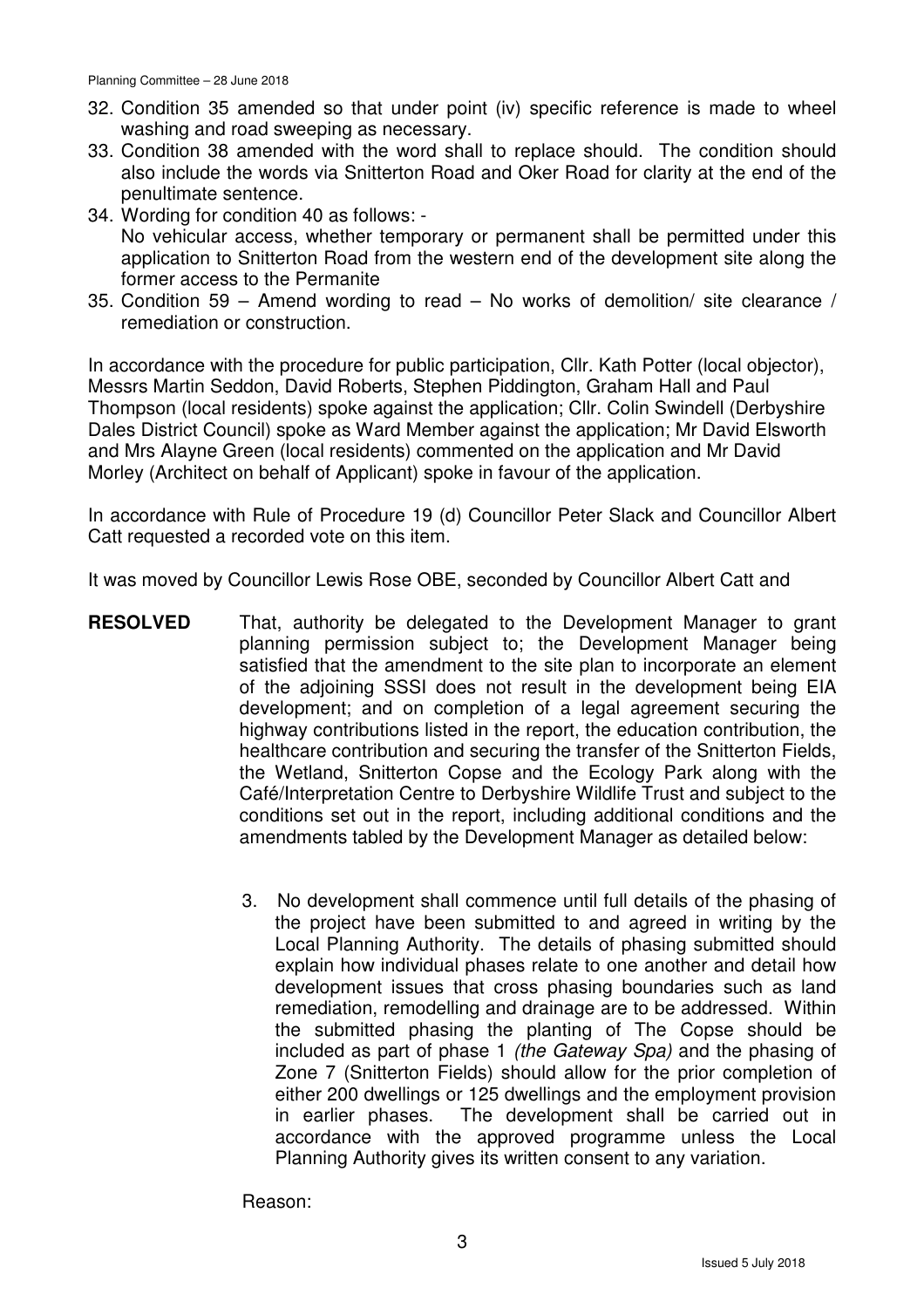For the avoidance of doubt and to ensure an ordered and comprehensive development of the site.

9. The reserved matters submission for landscaping shall include details of the phasing of planting at the western end of the site. This planting shall be carried out in the first planting season following the commencement of Phase 1 (the Gateway Spa).

## Reason:

To ensure that the development is screened at its western end to minimise the impact of development on the countryside and National Park in accordance with Policies PD1, PD5 and S4 of the Derbyshire Dales Local Plan (2017).

- 35. No development shall take place within any phase of the development including any works of demolition until a construction management plan or construction method statement has been submitted to and been approved in writing by the Local Planning Authority for that phase. The approved plan/statement shall be adhered to throughout the construction period. The statement shall provide for:
	- i. Parking of vehicles of site operatives and visitors
	- ii. Routes for construction traffic
	- iii. Hours of operation
	- $iv.$  Method of prevention of debris being carried onto highway, with particular reference to wheel washing and road sweeping as necessary
	- v. Pedestrian and cyclist protection
	- vi. Proposed temporary traffic restrictions
	- vii. Arrangements for turning vehicles
	- viii. Roadside hoarding and construction access arrangements.

## Reason:

In the interests of highway safety in accordance with Policy HC19 of the Derbyshire Dales Local Plan (2017).

38. Before any built development commences detailed designs of the permanent access arrangements to Matlock Spa Road shall be submitted to the Local Planning Authority for written approval. The scheme designs shall incorporate measures and surface treatments to support and assist pedestrian crossing movements across Matlock Spa Road and across the development access points, as well as measures to suppress vehicle speeds in the vicinity. The permanent access designs should also consider layouts / measures to deter traffic movements through the settlements of Oker and Snitterton, via Snitterton Road and Oker Road. The scheme being constructed in accordance with the approved details in accordance with a timescale agreed in advance with the Local Planning Authority, prior to any residential occupation of the site.

## Reason:

In the interests of highway safety in accordance with Policy HC19 of the